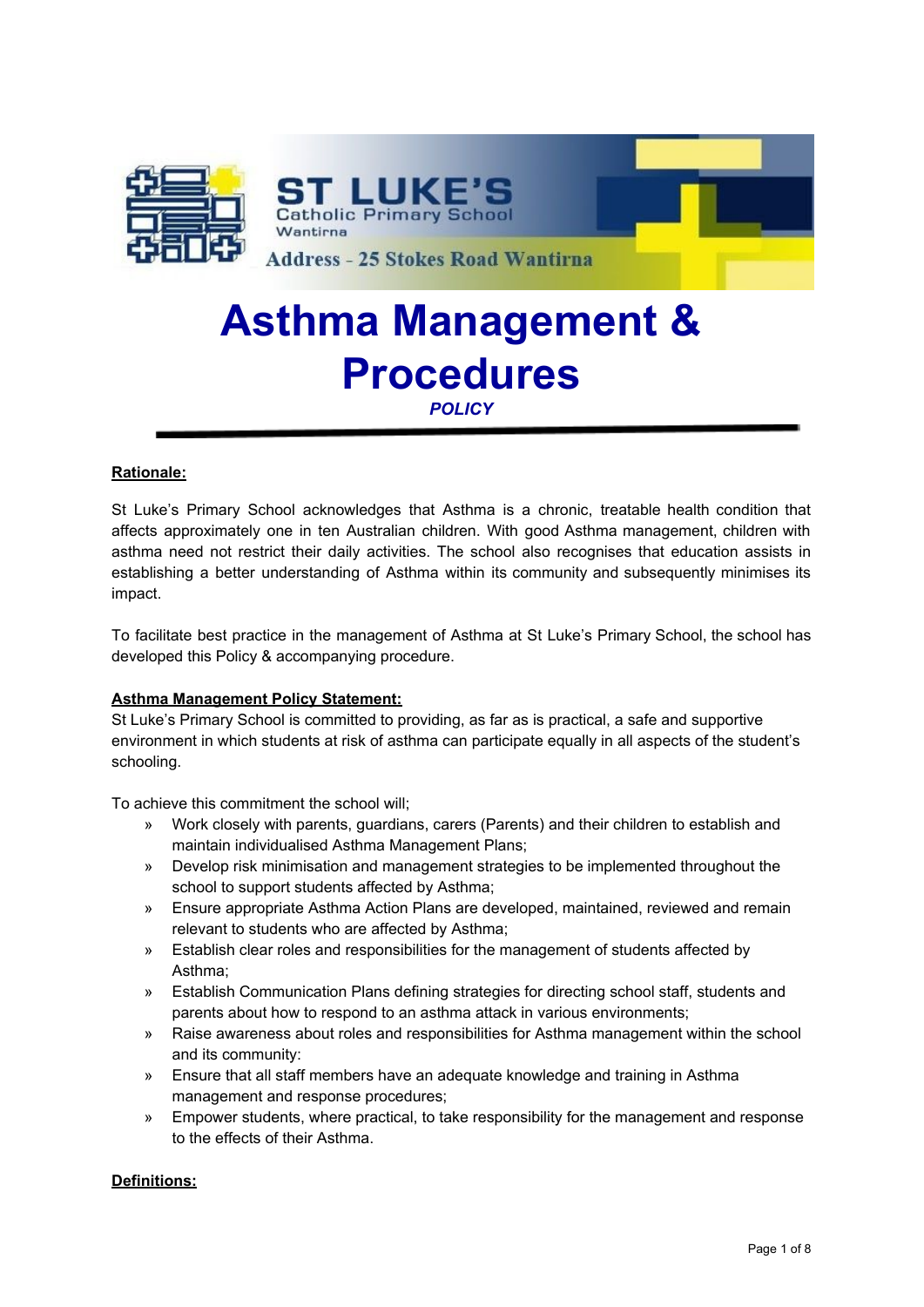Asthma Action Plan: A record of information of an individual child's Asthma and its management, including contact details, what action to take when the child's asthma worsens and the treatment to be administered in an emergency.

Asthma Emergency: The onset of unstable or deteriorating Asthma symptoms requiring immediate treatment with reliever medication.

## Asthma Emergency Kit (AEK):

Kits should contain:

- » Reliever medication;
- » 2 small volume spacer devices;
- » 2 compatible children's face masks;
- » Record form
- » Asthma first aid instruction card.

The Asthma Foundation of Victoria recommends that spacers and face masks are for single-use only. It is essential to have at least two spacers and two face masks in each first aid kit, and these should be replaced once used.

Asthma Triggers: Things that may induce Asthma symptoms including pollens, colds/viruses, dust mites, smoke and exercise. Asthma triggers will vary from child to child.

Duty of Care: A common law concept that refers to the responsibilities of organisations to provide people with an adequate level of protection against harm and all reasonable foreseeable risk of injury. Student Medication Record: Contains details for each student to whom medication is to be administered by the School. This includes the child's name, signed authorisation to administer medication and a record of the medication administered, including time, date, dosage, manner of administration, name and signature of person administering the medication.

Metered Dose Inhaler (Puffer): A common device used to administer reliever medication. Reliever Medication: This comes in a blue/grey metered dose inhaler containing salbutamol, a chemical used to relax the muscles around the airways to relieve asthma symptoms. This medication is always used in an asthma emergency. Reliever medication is commonly sold by pharmacies as Airomir, Asmol, Epaq or Ventolin.

Spacer Device: A plastic device used to increase the efficiency of delivery of reliever medication from a puffer. It should always be used in conjunction with a puffer device and may be used in conjunction with a face mask.

### **Signs & Symptoms of Asthma:**

Signs & symptoms of Asthma may include, but are not limited to:

- » Shortness of breath
- » Wheezing (a whistling noise in the chest)
- » Tightness in the chest
- » A dry, irritating, persistent cough.

Signs & symptoms for individual students will vary.

## **Asthma Triggers:**

Triggers of Asthma may include, but are not limited to:

- » Exercise
- » Emotions
- » Change in weather
- » Colds / flus
- » Smoke (cigarette smoke, wood smoke from open fires, burn off etc…)
- » Dust & dust mites
- » Moulds
- » Pollens
- » Animals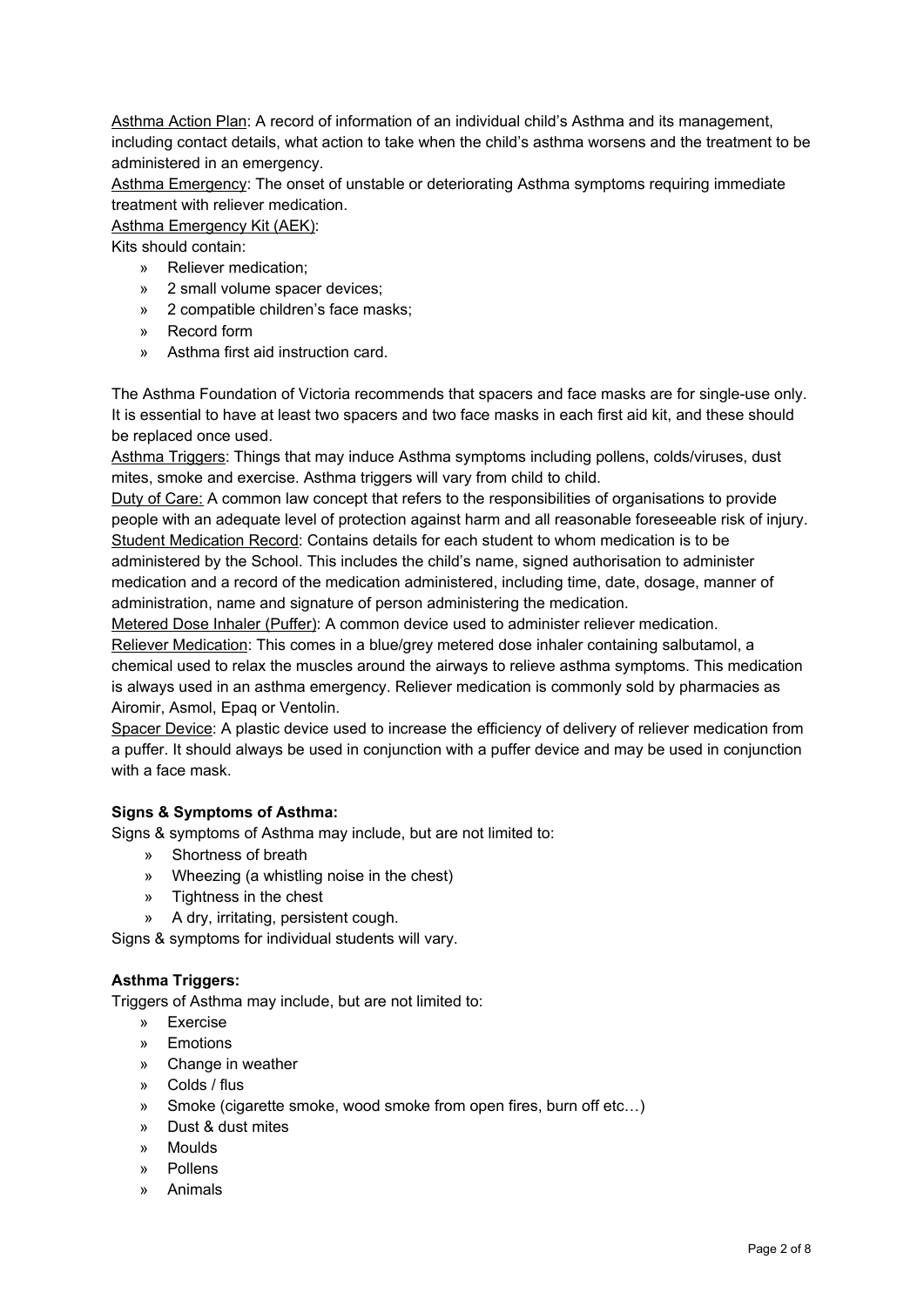- » Chemicals
- » Food & food additives
- » Deodorants
- » Certain medications (including aspirins & anti-inflammatories).

## **School Responsibility:**

To ensure the welfare and safety of all students affected by Asthma St Luke's Primary School will:

- » Establish and update and Asthma Management Policy in accordance with Asthma [Foundation](https://www.asthmaaustralia.org.au/vic/education-and-training/for-victorian-schools/victorian-schools-resources/school-resources) [Guidelines](https://www.asthmaaustralia.org.au/vic/education-and-training/for-victorian-schools/victorian-schools-resources/school-resources) 2017 and make this publically available;
- » Ensure that a current (within 12 months) Asthma Action Plan is provided by parents for any student affected by Asthma;
- » File the current Asthma Action Plan with the student's enrolment record;
- » Display individual Asthma Action Plans in the First Aid Room and ensure that they are in close proximity to the reliever medication;
- » Request that Parents/guardians of all children with asthma provide reliever medication and a spacer (including a child's face mask, if required) for the duration their child is attending the school;
- » Ensure the expiry date of all reliever medication is checked regularly and replaced when required, and that spacers and face masks are replaced after every use;
- » Ensure medication records are kept for each child to whom medication is to be administered by the School;
- » Ensure a sufficient number of staff are formally trained and accredited in *10392NAT Course in Emergency Asthma Management*;
- » Ensure all staff members are aware of the Asthma management procedures;
- » Provide Induction procedures for casual and relief staff include information about children attending the School who have been diagnosed with asthma, and the location of their medication and action plans;
- » Ensure the adequate provision and maintenance of Asthma Emergency Kits (AEK);
- » Where possible, identify and minimise asthma triggers for students;
- » Ensure that students with asthma can participate in all activities safely and to their full potential;
- » Provide immediate communication of any concerns with parents/guardians regarding the management of children with asthma at the School;
- » Display of Asthma Australia's 'Asthma First Aid' Poster in key locations around the School.

## **Staff Member Responsibilities:**

St Luke's Primary School staff members will ensure that they:

- » Are aware of the School's Asthma Management Procedure;
- » Can identify children displaying the symptoms of an asthma attack and locate their personal medication, Asthma Action Plans and the Asthma Emergency kit (AEK);
- » Where possible, minimise asthma triggers (refer to Definitions) as outlined in the child's Asthma Action Plan;
- » Take the asthma first aid kit, children's personal asthma medication and Asthma Action Plans on excursions or other offsite events;
- » Will administer prescribed asthma medication in accordance with the child's Asthma Action Plan;
- » Consult with the parents/guardians of children with asthma with relation to the health and safety of their child, and the supervised management of the child's asthma;
- » Communicate any concerns to parents/guardians if a child's asthma is limiting his/her ability to participate fully in all activities;
- » Enable children with asthma to participate in all activities safely and to their full potential.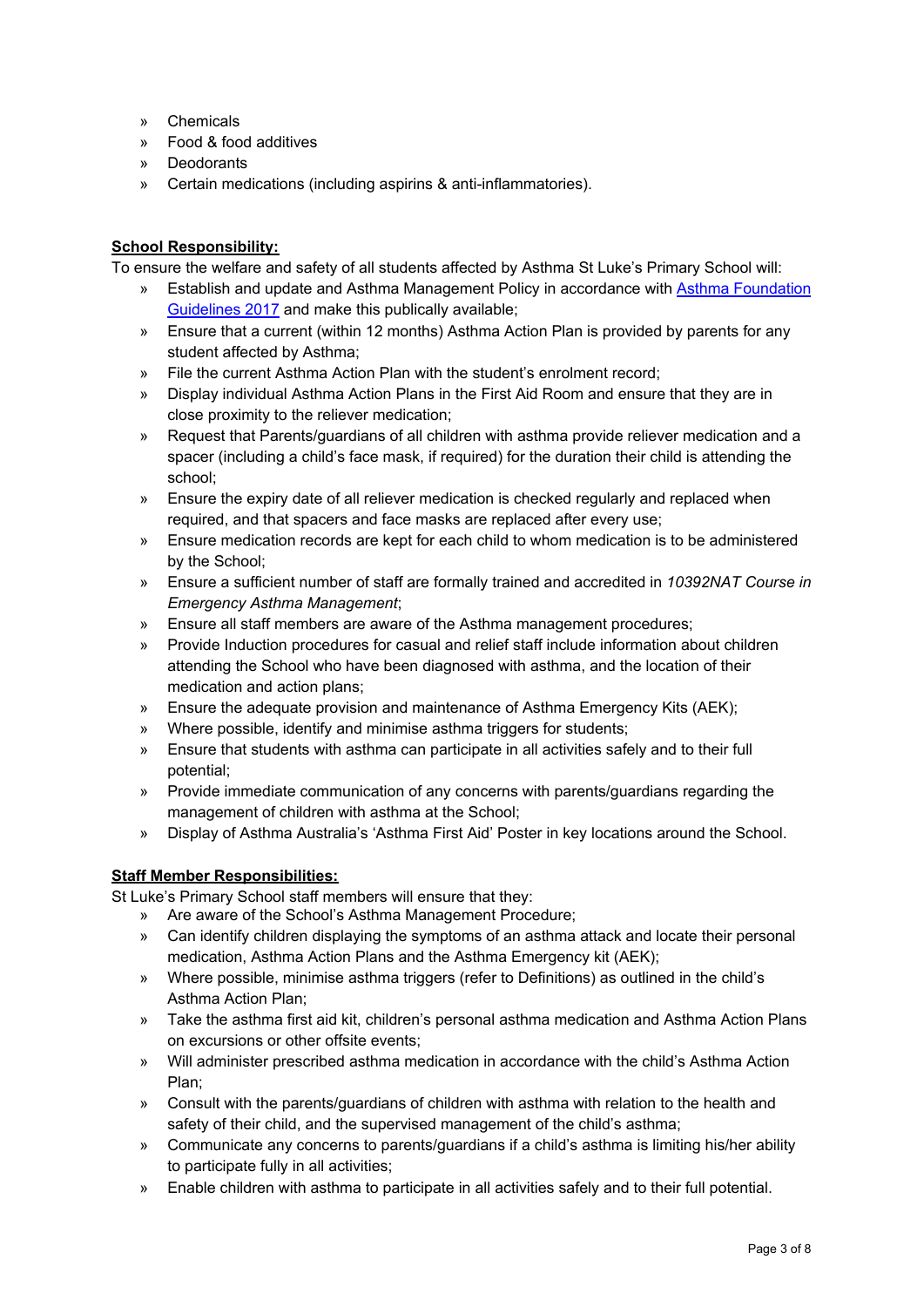## **Parent, Guardian & Carer (Parents) Responsibilities:**

Parents with children affected by Asthma are responsible for ensuring they:

- » Inform the school at either enrolment or on initial diagnosis, that their child has asthma;
- » Provide a copy of their child's Asthma Action Plan to the School and ensure it has been prepared in consultation with, and signed by, a medical practitioner;
	- o The Asthma Action Plan should be reviewed and updated at least annually ensuring all details on their child's enrolment form and medication record are completed prior to commencement at the School;
- » Bring to the immediate attention of the school any change in their child's condition and required response procedures. The students Asthma Action Plan will need to be renewed in consultation with, and signed by, the student's medical practitioner;
- » Provide to the school an adequate supply (2 sets) of appropriate asthma reliever medication and a spacer (including a child's face mask, if required);
- » Encourage their child to learn about and understand their asthma, and to communicate with staff immediately if they are unwell or experiencing asthma symptoms.

### **Implementation:**

Parent, Guardians or Carer's (Parents) of students with Asthma are required to access the relevant [Asthma](https://www.asthmaaustralia.org.au/vic/about-asthma/resources/victorian-action-plans/victorian-asthma-action-plans) Action Plans from the Asthma [Australia](https://www.asthmaaustralia.org.au/vic/home) and complete the Action Plan in consultation with their child's Medical Practitioner. The school will provide a copy of the relevant Asthma Action Plan upon request.

1. Parents are responsible for ensuring an Asthma Action Plan for the child is presented to St Luke's Primary School prior to their enrolment at the school or upon an initial diagnosis. In accordance with Asthma Australia guidelines, Asthma Action Plans and the student's photo should be reviewed and updated every 12 months.

Asthma Action Plans must:

- a) Describe emergency procedures to be taken in the event of an asthma attack;
- b) Be signed in the current year by a registered medical practitioner who was treating the child on the date the practitioner signs the emergency procedures plan;
- c) Detail Asthma signs and symptoms outlined for that child;
- d) Include an up to date photograph of the student.

(Refer to Appendix 1)

- 2. Parents must provide the school with two (2) sets of any medication prescribed; one will be kept in the classroom and one in the First Aid Room (e.g. Ventolin x 2).
- 3. Parents need to acknowledge that they have received a copy of the school's Asthma Management Policy.
- 4. Asthma Action Plan for each child will be displayed in the First Aid Room and made available to all staff members with responsibility for the student. This includes classroom and specialist teachers, as well as casual relief teachers (CRTs).
- 5. Reliever medication and a spacer (including a child's face mask, if required) will be labelled with the student's name and date of expiry clearly visible. One set will be located within the First Aid Room and another within the student's classroom.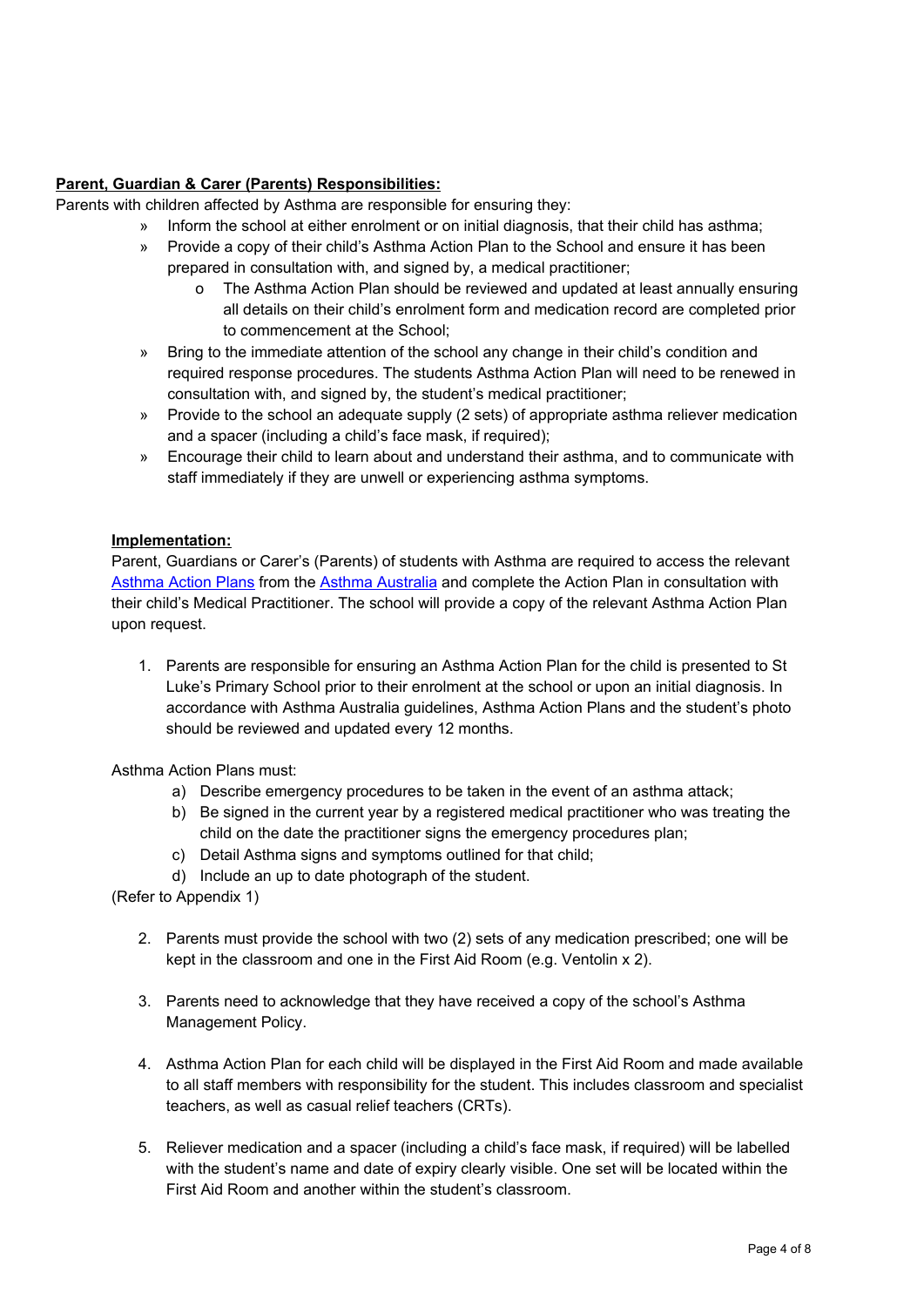- 6. Members of the School's Leadership Team will ensure the individual student Asthma Action Plans remain current and are clearly communicated to and understood by relevant staff members. To achieve this the school will establish Communication Plans defining strategies directing school staff, students and parents about how to respond to an asthma attack in various environments.
- 7. The school will ensure a sufficient number of staff are formally trained and accredited with an **Asthma first aid qualification** through Asthma Australia.
- 8. St Luke's Primary School will review individual Asthma Action Plans in consultation with the student's parents:
	- a. Annually;
	- b. Where the student's medical condition changes;
	- c. Immediately after a student has an asthmatic attack at school.
- 9. Parents are responsible for informing the School in writing of their child's medical condition and must:
	- a. Provide the Asthma Action Plan signed by a registered medical practitioner;
	- b. Provide the School with any updates of their child's medication prescribed or otherwise;
	- c. Ensure all reliever medication is kept within the expiry date;
	- d. Ensure any other medication prescribed or otherwise is kept within the expiry date;
	- e. Inform the school if their child's medical condition changes and if relevant provide an updated Asthma Medical Management plan signed by a registered medical practitioner.
- 10. Members of the School's Leadership Team will ensure the individual student Asthma Action Plans remain current and are clearly communicated to and understood by relevant staff members.

### **Staff Training & Emergency Response:**

- 1. Staff members and administrative personnel who conduct classes which students at risk of asthma attend or who are required to provide First Aid support to these students are required to maintain *an Asthma Management* accreditation. This training will include strategies for asthma management, risk minimisation, recognition of allergic reactions, emergency treatment and practice with a metered dose inhaler/puffer. This qualification is valid for 3 years.
- 2. Training will be provided to all identified staff members annually, where practical, in the first preparation days of each school year before students start school.Training will arranged for staff member who joins the school after this date at the first available opportunity.
- 3. Staff members will be provided with a briefing annually on all students affected by Asthma. This will include all students enrolled, or recently diagnosed. This will occur at a predetermined Staff Meeting.

## **Asthma Risk Mitigation Strategies:**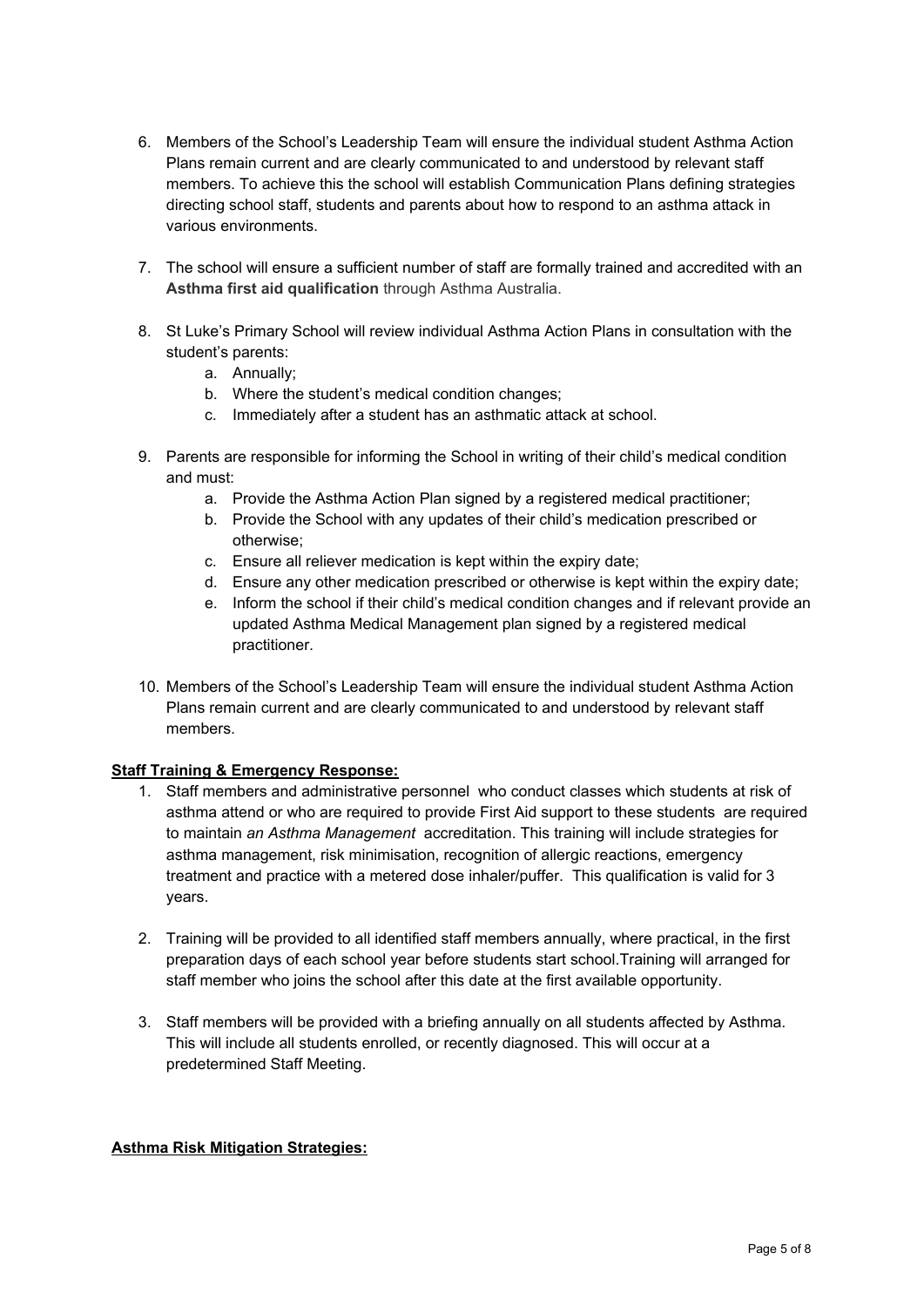St Luke's Primary School will ensure that Asthma Risk Minimisation Strategies are implemented to ensure the welfare and safety of all students affected by Asthma and to reduce the likelihood of an Asthma episode occurring.

Asthma Risk Mitigation Strategies that the school implements include, but are not limited to ensuring:

- » All staff will be accredited with Asthma accredited training is accessible and on duty at all times;
- » Increased the supervision of the child on special occasions such as excursions, incursions or special event days;
- » Tables and bench tops are washed down after eating;
- » Students wash their hands before and after eating;
- » Restrict the use of food and food containers, boxes and packaging in crafts, cooking and science experiments, depending on the allergens of the particular children;
- » Students are closely supervised at lunch and snack times and encouraged to consume food in specified areas. To minimise risk, children should not 'wander around' whilst eating;
- » Staff members discussing the use of foods in activities with the parents of a child at risk of anaphylaxis/asthma and these foods should be consistent with risk minimisation;
- » When food is brought from home to the school, all parents will be asked not to send food containing specified allergens or ingredients.

### **Communication Plans:**

Communication Plans will be developed for all students affected by Asthma. These plans include strategies for advising school staff, students and parents about how to respond to an asthma episode by a student in various environments including:

- » During normal school activities including in the classroom, in the school yard, in all school buildings and sites including gymnasiums and halls;
- » During off-site or out of school activities, including on excursions, school camps and at special events conducted or organised by the school.

Relevant staff members will meet with parents early in the year to complete a Communication Plan (Attachment 2)

Where a student's information changes throughout the year their Communication Plan will require updating. All associated documentation will be updated with the reviewed requirements communicated to all relevant staff members at a forthcoming staff meeting.

### **Evaluation:**

This policy will be reviewed as part of the School Improvement Review cycle.

This Policy was ratified by the School Advisory Board (22/11/18)

### **References:**

Asthma [Foundation](https://www.asthmaaustralia.org.au/vic/education-and-training/for-victorian-schools/victorian-schools-resources/school-resources) Victoria Asthma Guidelines: A Resource for Managing Asthma in Victorian [Schools,](https://www.asthmaaustralia.org.au/vic/education-and-training/for-victorian-schools/victorian-schools-resources/school-resources) June 2017

Asthma [Australia:](https://www.asthmaaustralia.org.au/vic/about-asthma/resources/victorian-action-plans/victorian-asthma-action-plans) Asthma Action Plan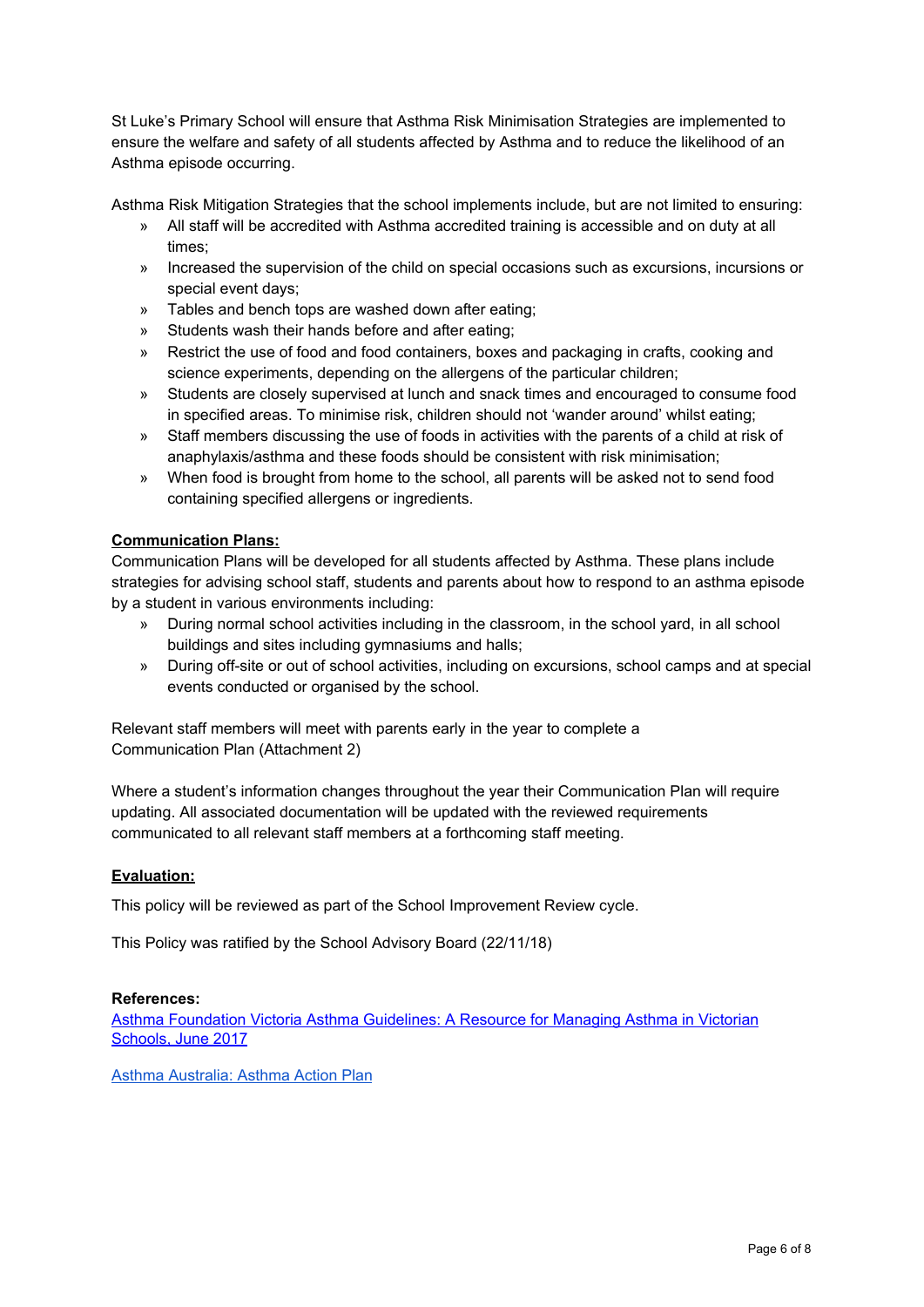## **Attachment 1**

| <b>Asthma Action Plan</b>                                                                                                                                                                                                                                                                                                                                                       |                                                                                                                                                                                                                                                                                                                                                                                                                                                                                                                                                                                                                                                                                                           |  |
|---------------------------------------------------------------------------------------------------------------------------------------------------------------------------------------------------------------------------------------------------------------------------------------------------------------------------------------------------------------------------------|-----------------------------------------------------------------------------------------------------------------------------------------------------------------------------------------------------------------------------------------------------------------------------------------------------------------------------------------------------------------------------------------------------------------------------------------------------------------------------------------------------------------------------------------------------------------------------------------------------------------------------------------------------------------------------------------------------------|--|
| For use with a Puffer and Spacer                                                                                                                                                                                                                                                                                                                                                |                                                                                                                                                                                                                                                                                                                                                                                                                                                                                                                                                                                                                                                                                                           |  |
| Photo                                                                                                                                                                                                                                                                                                                                                                           | <b>Asthma</b><br>Name:<br><b>Foundation VIC</b><br>Date of birth:<br>Child can self administer if well<br>enough.<br>Confirmed Triggers<br>Child needs to pre-medicate<br>prior to exercise.<br>Face mask needed with spacer                                                                                                                                                                                                                                                                                                                                                                                                                                                                              |  |
| ALWAYS give adrenaline autoinjector FIRST, and then asthma reliever puffer if someone with known asthma and allergy<br>to food, insects or medication has SUDDEN BREATHING DIFFICULTY (including wheeze, persistent cough or hoarse voice) even if<br>there are no skin symptoms.<br>Adrenaline autoinjector prescribed:<br>$\Box$ N<br>Type of adrenaline autoinjector:<br>L Y |                                                                                                                                                                                                                                                                                                                                                                                                                                                                                                                                                                                                                                                                                                           |  |
| <b>SIGNS AND SYMPTOMS</b>                                                                                                                                                                                                                                                                                                                                                       | <b>ASTHMA FIRST AID</b>                                                                                                                                                                                                                                                                                                                                                                                                                                                                                                                                                                                                                                                                                   |  |
| <b>MILD TO MODERATE</b><br>Minor diff culty breathing<br>May have a cough<br>May have a wheeze<br>Other signs to look for:                                                                                                                                                                                                                                                      | For Severe or Life-Threatening signs and symptoms,<br>call for emergency assistance immediately on Triple Zero "000"<br>Mild to moderate symptoms do not always present before severe or life-threatening symptoms<br>1. Sit the person upright<br>Stay with the person and be calm and reassuring<br>2. Give 4 separate puffs of Airomir, Asmol or Ventolin<br>Shake puffer before each puff<br>Put 1 puff into the spacer at a time<br>Take 4 breaths from spacer between each puff                                                                                                                                                                                                                     |  |
| <b>SEVERE</b><br>Cannot speak a full sentence<br>Sitting hunched forward<br>Tugging in of skin over chest/throat<br>May have a cough or wheeze<br>Obvious difficulty breathing<br>Lethargic<br>Sore tummy (young children)<br><b>LIFE-THREATENING</b><br>Unable to speak or 1-2 words                                                                                           | 3. Wait 4 minutes<br>If there is no improvement, repeat step 2.<br>4. If there is still no improvement call emergency assistance<br>Dial Triple Zero "000"<br>Say 'ambulance' and that someone is having an asthma attack<br>Keep giving 4 puffs every 4 minutes until emergency assistance<br>arrives<br>Commence CPR at any time if person is unresponsive and not<br>breathing normally.                                                                                                                                                                                                                                                                                                               |  |
| Collapsed / Exhausted<br>Gasping for breath<br>May no longer have a cough or<br>wheeze<br>Drowsy/ Confused / Unconscious<br>Skin ciscolouration (blue lips)<br><b>Emergency Contact Name:</b><br>Work Ph:<br>Home Ph:<br>Mobile Ph:                                                                                                                                             | <b>Blue/grey reliever medication</b><br>is unlikely to harm, even if the<br>person does not have asthma<br>Plan prepared by Medical or<br>Assemble Spacer<br>Nurse Practitioner:<br>Remove cap from puffer<br>Shake puffer wel<br>I hereby authorise medications specified on this plan to<br>Attach puffer to end of spacer<br>be administered according to the plan.<br>Flace mouthpiece of spacer in mouth<br>Signed:<br>and ensure lips seal around it.<br>Ereathe out gently into the spacer<br>Fress down on puffer canister once to<br>Date prepared:<br>fire medication into spacer<br>Breathe in and out normally for 4<br>Date of next review:<br>breaths (keeping your mouth on the<br>spacer) |  |

practitioner and cannot be altered without their permission.

**Appendix 2**

Asthma [Australia:](https://www.asthmaaustralia.org.au/vic/about-asthma/resources/victorian-action-plans/victorian-asthma-action-plans) Asthma Action Plan 2016